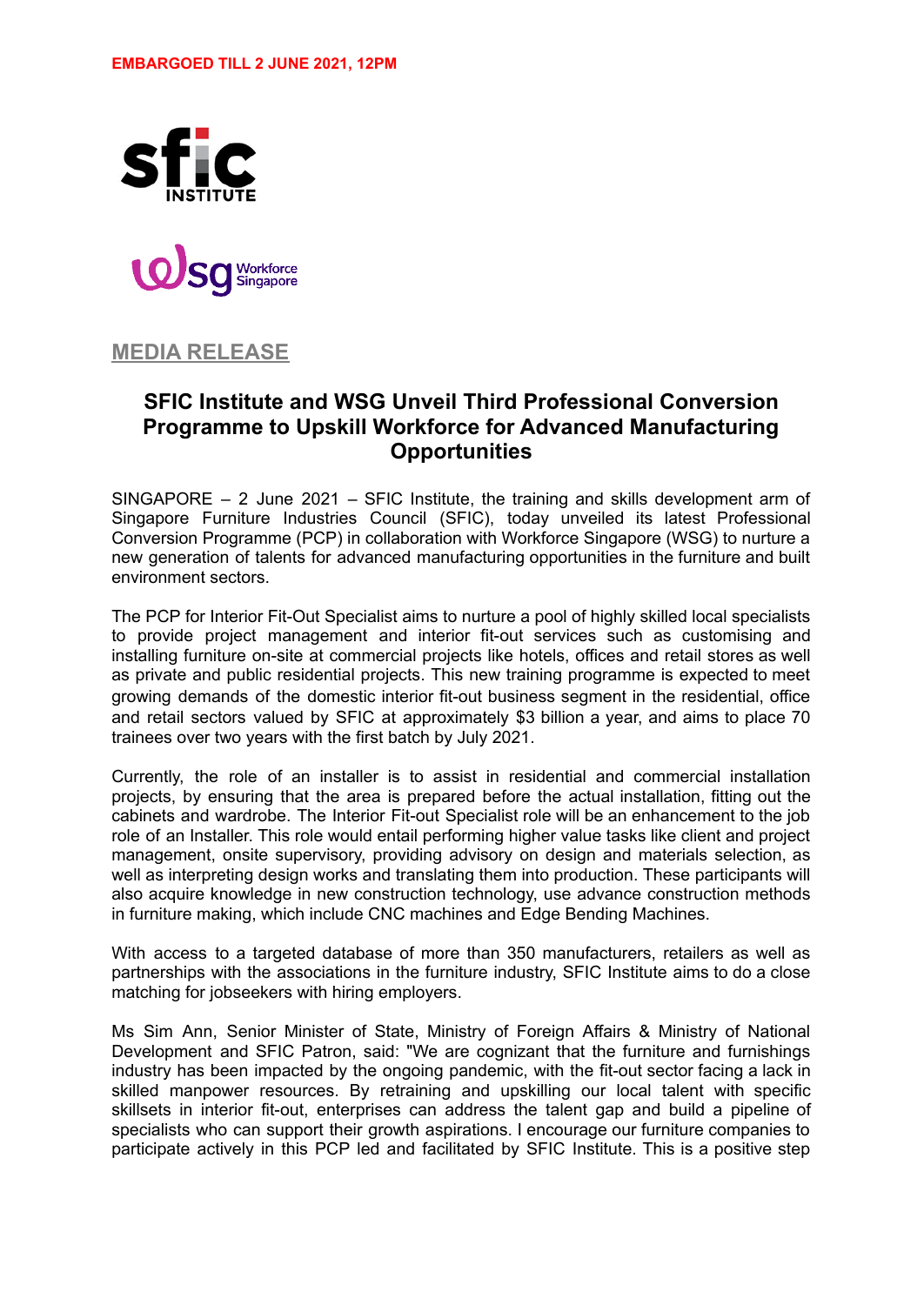towards transforming the fit-out industry and making it a more attractive career option for the younger generation."

Endorsing the new initiative, 10 Singapore companies together with SFIC Institute have signed a Memorandum of Understanding to take on new hires of the programme. [See **Appendix A** for details]

WSG Chief Executive Mr Tan Choon Shian said, "Technology has accelerated the business transformation of this traditionally labour-intensive sector. Companies are using the opportunity to plug the manpower gap by offering better career opportunities. This PCP allows the next generation of installers to take on higher value roles in using advanced technology, and skillsets in client and project management . We appreciate the strong collaboration with our tripartite partners to help our workers with meaningful careers in the industry."

SFIC President Mr Phua Boon Huat said: "The furniture industry has progressed from warm sawdust-filled woodworking environments to one that embraces automation and digitalisation. SFIC has been helping local players ride the digital wave and sharpen their overall competitiveness across all segments of their supply chain. Today's move is another step further towards injecting greater automation and expertise at the installation point of the supply chain. The programme is aligned with SFIC's industry roadmap to establish Singapore as the Asian Hub influencing tomorrow's sustainable urban living."

SFIC Institute Chairman Mr Steven Chew said: "This latest PCP initiative will be part of an existing suite of holistic training and manpower programmes where companies can tap on to upskill their staff and help in their business transformations. Through tripartite efforts, SFIC Institute has received exceptional support from industry players and will continue working closely with them to facilitate the training and mentorship of more industry professionals in Singapore."

### **For more information, please contact**

Casuarina Peck Wendy Chua [casuarina@tranzcomm.com](mailto:casuarina@tranzcomm.com) [wendy\\_chua@wsg.gov.sg](mailto:wendy_chua@wsg.gov.sg)

Tranz Communications<br>
9829 2599<br>
9829 2599 9829 2599

Joseph Rajendran Tranz Communications 9228 7801 [joseph@tranzcomm.com](mailto:joseph@tranzcomm.com)

Philip Pang Head, Digital & Marcoms, SFIC 9797 7705 [philip@singaporefurniture.com](mailto:philip@singaporefurniture.com)

## **About SFIC Institute**

SFIC Institute, a subsidiary of the Singapore Furniture Industries Council (SFIC), was initially formed as a training and development initiative for the furniture industry in 2004. Privatised in October 2010, SFIC Institute offers a holistic range of offerings comprising product design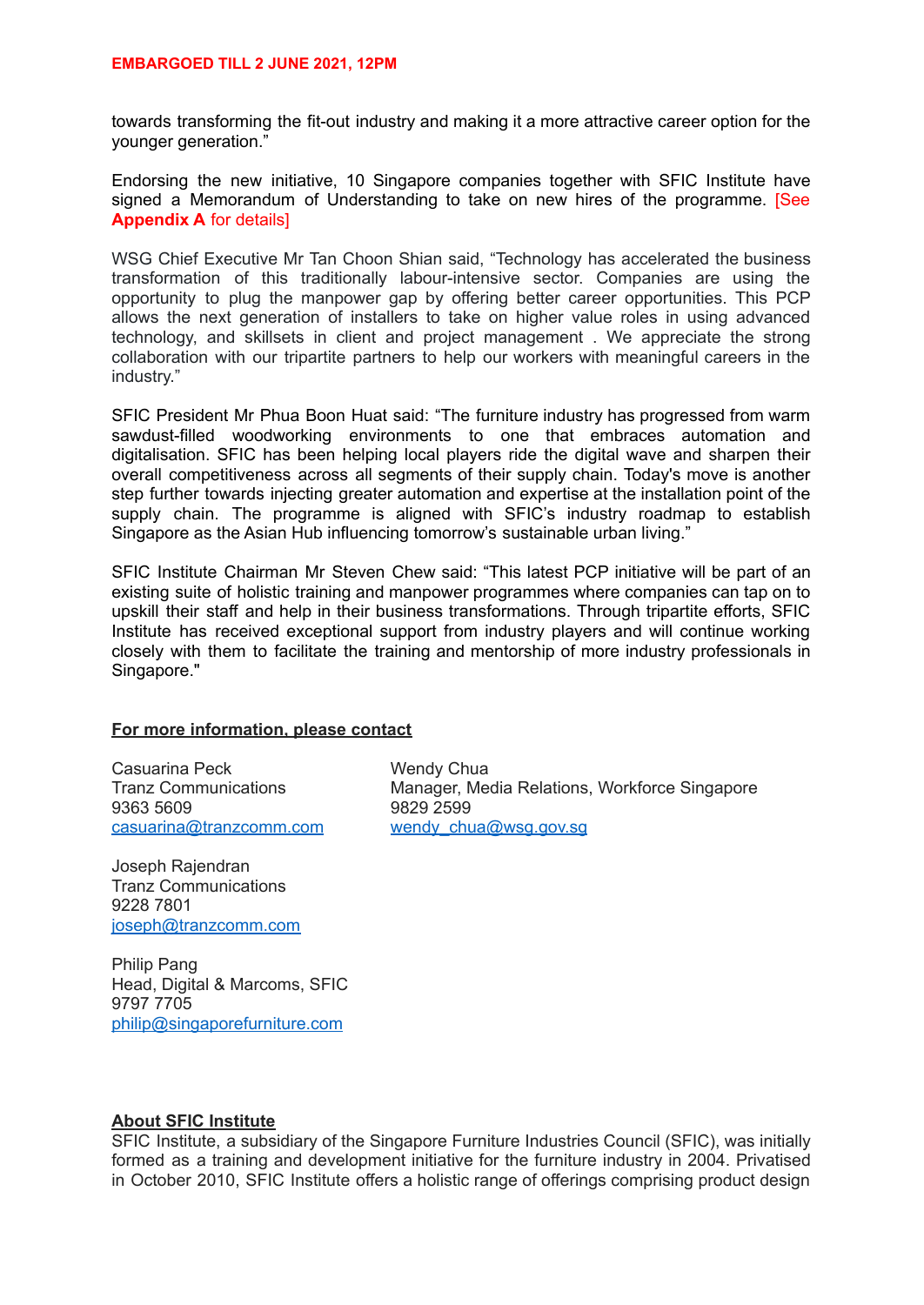and development, retail, digital marketing and analytics, human resources, sales and marketing, production technology, customised programmes and consultancy services, logistics, and sustainability.

Distinctive offerings such as its manpower training and placement programmes for interior fit-out specialists, digital operations talent, designers and matured workers are preparing workers for ever-changing socio-economic landscape and helping employers redesign key roles. Through such initiatives, the Institute continues helping the industry attract, groom and grow a pool of local workforce.

SFIC Institute brings valuable resources and exceptional service to each and every one of its clients in or beyond the furniture industry. Some of its clients include Benel, Catalyste, Cellini, Commune, Elmich, Facility Link, Falcon, First Sight International, Grafunkt, Grandwork, House of Teak, IDV Concepts, In-Expat, P5, Picket & Rail, Redwood Interior, Scene Shang, Sitra Global, Star Furniture, Sunjoy and Superstructure.

SFIC Institute also partners various government agencies such as NTUC's e2i, SkillsFuture Singapore (SSG), Enterprise Singapore and the Workforce Singapore (WSG) for funding support and to ensure that the Institute offers valuable, relevant programmes and initiatives to clients.

Visit www.sficinstitute.com for more information.

#### **About Singapore Furniture Industries Council (SFIC)**

Singapore Furniture Industries Council was established in 1981 as the official representative body of Singapore's furniture and furnishings industry. Its membership comprises furniture manufacturers, interior fit-out specialists, retailers, designers, as well as materials/ components/services providers. Currently, the council represents 95% of established furniture manufacturers in Singapore, of whom 65% have subsidiary manufacturing plants in various countries across the region, including China, Indonesia, Malaysia, Myanmar, Thailand, and Vietnam.

As an aggregator and multiplier in the furniture eco-system, the SFIC plays an active role to grow and transform companies and the industry. For over 39 years, SFIC has helped its members to adapt to changes in the business environment by introducing trade, talent, design development and business innovation activities, upgrading business capabilities and a focus on sustainability. Collectively, these programmes aim at supporting the SFIC's vision for Singapore's furniture industry – "To be the Asian Hub Influencing Tomorrow's Sustainable Urban Living".

Visit www.singaporefurniture.com for more information.

## **About Workforce Singapore**

Workforce Singapore promotes the development, competitiveness, inclusiveness, and employability of all levels of the workforce. Its key mission is to enable Singaporeans to meet their career aspirations, take on quality jobs at different stages of life, and help enterprises be competitive and manpower lean. Workforce Singapore's focus is on strengthening the Singaporean core and ensuring that Singaporeans are able to have better jobs and careers. Workforce Singapore, in partnership with key stakeholders, also provides support to business owners and companies to enable them to transform and grow, while building a future-ready workforce.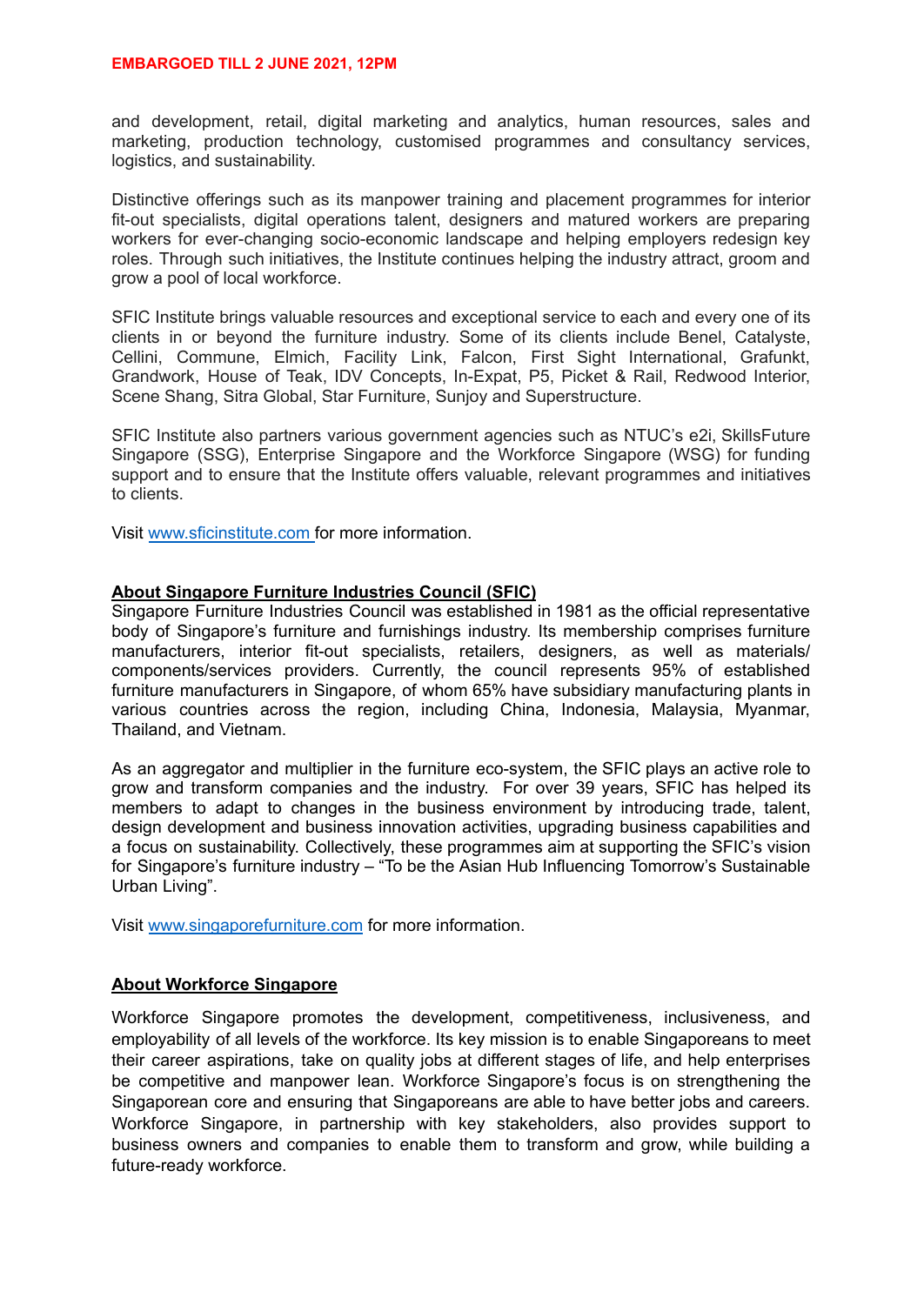Visit www.wsg.gov.sg for more information.

| 1              | Mark Yong           | Immediate Past President<br>& MOU Signatory | Ewins Pte Ltd                                      | Executive<br><b>Director</b>                      |
|----------------|---------------------|---------------------------------------------|----------------------------------------------------|---------------------------------------------------|
| $\overline{2}$ | Kaden Choa          | <b>MOU Signatory; SFIC</b><br>Member        | <b>Excel Hardware Pte</b><br>Ltd                   | Marketing<br><b>Director</b>                      |
| 3              | Melvin Chong        | <b>MOU Signatory; SFIC</b><br>Member        | Koncept Kreation Pte<br>Ltd                        | <b>Business</b><br>Development<br><b>Director</b> |
| $\overline{4}$ | <b>Kelvin Kwek</b>  | MOU Signatory; SFIC<br>Member               | Sungei Emas Pte Ltd                                | <b>Director</b>                                   |
| 5              | <b>Michael Soh</b>  | <b>MOU Signatory; SFIC</b><br>Member        | <b>Redwood Interior Pte</b><br>Ltd                 | Managing<br><b>Director</b>                       |
| 6              | <b>Vincent Chew</b> | MOU Signatory; SFIC<br>Member               | <b>IDV Concepts Asia</b><br>Pte Ltd                | CEO                                               |
| $\overline{7}$ | Alan Toh            | <b>MOU Signatory; SFIC</b><br>Member        | Fresh Look<br><b>Construction Pte Ltd</b>          | Managing<br><b>Director</b>                       |
| 8              | <b>Andrew Lim</b>   | MOU Signatory; SFIC<br>Member               | 4plus8 Pte Ltd                                     | Principal &<br>Founder                            |
| 9              | Don Lim             | <b>MOU Signatory; SFIC</b><br>Member        | RH Design & Build<br>Pte Ltd                       | <b>Director</b>                                   |
| 10             | Zak Lo              | MOU Signatory; SFIC<br>Member               | <b>First Sight</b><br><b>International Pte Ltd</b> | CEO                                               |

# **APPENDIX A: SFIC MEMBERS SIGNING MOU**

| <b>SFIC Member Participant</b> | <b>Profile</b>                                                                                                                                                                                                                                                                                                                                                                                                                     |
|--------------------------------|------------------------------------------------------------------------------------------------------------------------------------------------------------------------------------------------------------------------------------------------------------------------------------------------------------------------------------------------------------------------------------------------------------------------------------|
| Ewins Pte Ltd                  | Ewins, a Singapore-based company founded in 1967, is a<br>leading distributor of fine furniture components, quality<br>architectural hardware and innovative surface materials. From<br>high performance natural wood veneer panels for outdoor facade<br>application to space-saving solutions for homes, Ewins<br>constantly grows its product offerings to meet the changing<br>needs of both trade partners and end-consumers. |
| Excel Hardware Pte Ltd         | Excel Hardware, founded in 1998, is a premium furniture<br>hardware fixtures & fittings manufacturer and wholesale<br>distributor focussed on residential projects. Excel, a Singapore                                                                                                                                                                                                                                             |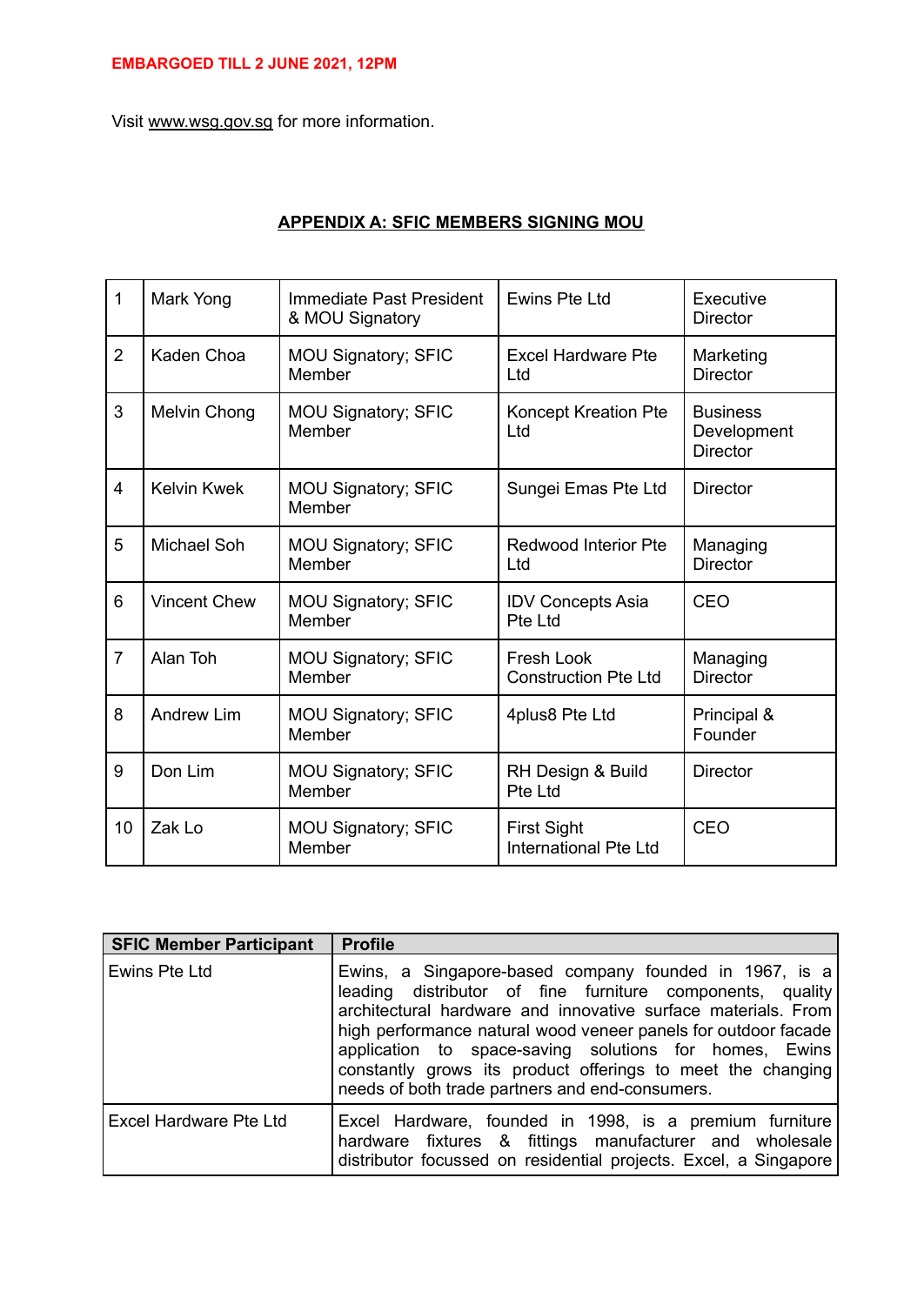|                                           | brand, prides itself in top-notch quality products fit for all<br>discerning renovations demands regionally. Founded by Mr Kevin<br>Choa, it started out as a hardware supplier in Singapore with<br>humble offerings. Today, Excel is a large business that strives to<br>meet and go beyond all their clients' needs.                                                                                                                                                                                                                                                                                                                   |
|-------------------------------------------|-------------------------------------------------------------------------------------------------------------------------------------------------------------------------------------------------------------------------------------------------------------------------------------------------------------------------------------------------------------------------------------------------------------------------------------------------------------------------------------------------------------------------------------------------------------------------------------------------------------------------------------------|
| First Sight International Pte<br>Ltd      | Established in 1999, First Sight Group manufactures and<br>distributes high-quality school supplies, functional furniture,<br>interactive playground, and child-safe protection solutions.<br>With more than 80 in-house industry experts, it<br>provides<br>cutting-edge commercial design and build services to create<br>learning and lifestyle environments for customers in the<br>education and lifestyle industries. The Group practices 360<br>degrees of customer attention through its facilities maintenance<br>division. Headquartered in Singapore, it operates in major Asian<br>cities of Bangkok, Kuala Lumpur, Shenzhen. |
| <b>Fresh Look Construction Pte</b><br>Ltd | Fresh Look, established in 1990, is a trusted brand and reliable<br>contractor. Over the years, it has built itself as a one-stop<br>provider in the design, renovation, construction, maintenance<br>industry, with almost 90% of the work being done by in-house<br>skilled workers. The work involves the gathering of clients' briefs<br>and concepts, designing, consultation, and delivering the artwork.                                                                                                                                                                                                                           |
| <b>IDV Concepts Asia Pte Ltd</b>          | A Singapore brand, IDV Asia is a full-service luxury retail and<br>commercial interior fit-out firm, with a presence in Asia Pacific<br>region & beyond.<br>IDV Asia serves innovators – those ready to transform their<br>interior space and explore customer-centric designs.<br>As a dynamic innovative team, IDV Asia leads its clients through<br>transformation, immersive & technology-based<br>full design<br>manufacturing and final delivery of the transformed space.<br>Its services include design consultation, technology-based<br>fabrication and project management engagements.                                         |
|                                           | IDV Asia's end goal is to give its customers memorable – even<br>delightful – moments as they venture into the interior space.                                                                                                                                                                                                                                                                                                                                                                                                                                                                                                            |
| Koncept Kreation Pte Ltd                  | KKPL is a Singapore-based wardrobe and cabinet fittings curator,<br>moving quietly to deliver comfort to every home. KKPL supports<br>its clients in creating new solutions with a wide range of products,<br>concise advice and a well thought out approach. The goal is for<br>clients to have functional and personalised furniture. KKPL<br>strives to remain in its highest quality standards by observing<br>clients' requirements and identifying their needs.                                                                                                                                                                     |
| Redwood Interior Pte Ltd                  | Redwood, incorporated in 1992, is a world- renowned contract<br>manufacturer delivering high-quality interior fittings for the retail<br>stores of the world's top luxury brands. As a preferred<br>interior-fittings<br>manufacturer,<br>it<br>specialises<br>creating<br>in<br>beautifully-built store interiors through industry-best practices,<br>which help transform clients' stores into elegant and magnificent<br>interiors. Led by a team with highly experienced staff, it sets out<br>to maximize productivity and efficiency through constant R&D,<br>engineering process, and level of automation so as to                 |